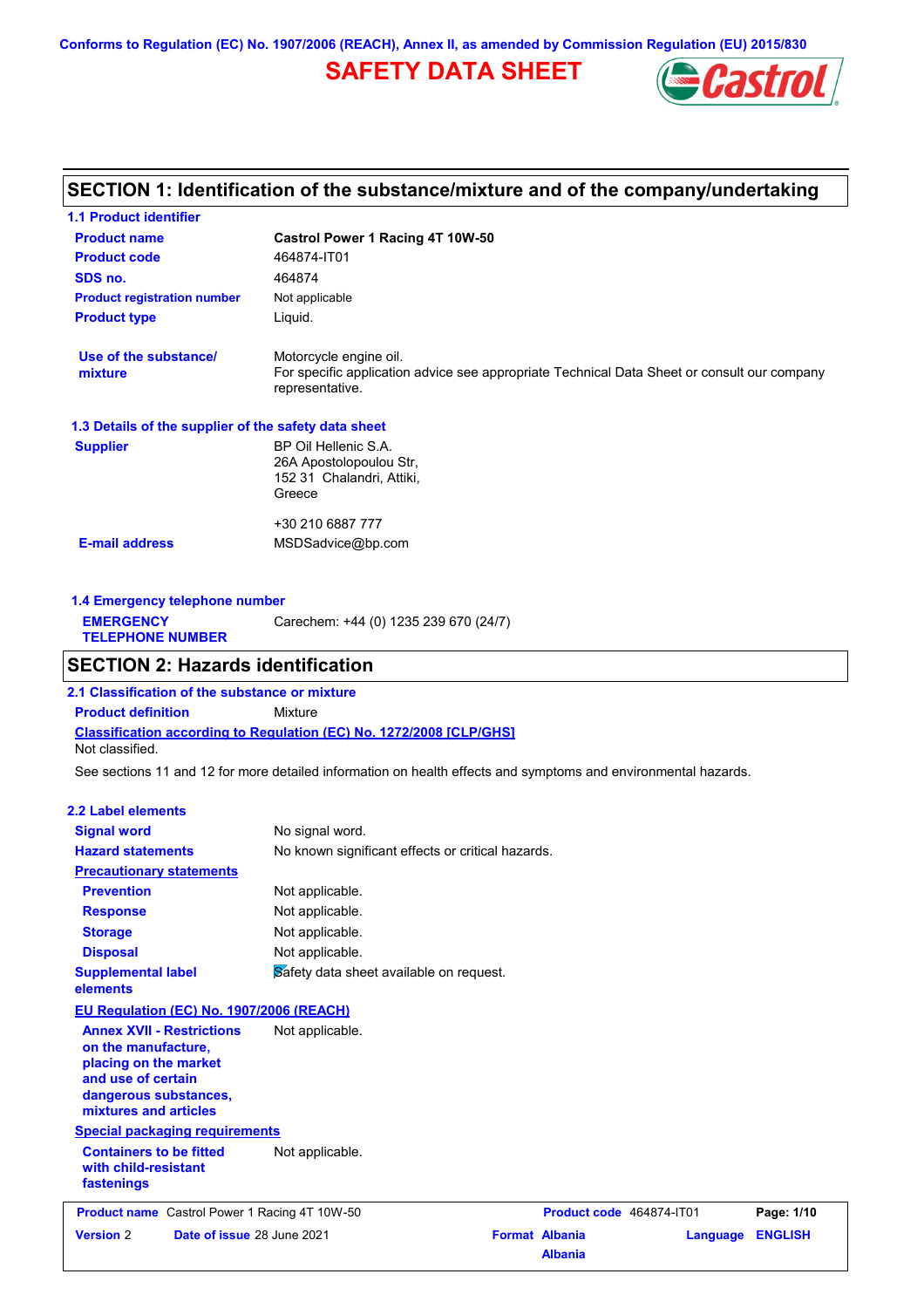### **SECTION 2: Hazards identification**

| <b>Tactile warning of danger</b>                                                                                         | Not applicable.                                                                                                                                                                                                          |
|--------------------------------------------------------------------------------------------------------------------------|--------------------------------------------------------------------------------------------------------------------------------------------------------------------------------------------------------------------------|
| 2.3 Other hazards                                                                                                        |                                                                                                                                                                                                                          |
| <b>Results of PBT and vPvB</b><br>assessment                                                                             | Product does not meet the criteria for PBT or vPvB according to Regulation (EC) No. 1907/2006.<br>Annex XIII.                                                                                                            |
| <b>Product meets the criteria</b><br>for PBT or vPvB according<br>to Regulation (EC) No.<br><b>1907/2006, Annex XIII</b> | This mixture does not contain any substances that are assessed to be a PBT or a vPvB.                                                                                                                                    |
| Other hazards which do<br>not result in classification                                                                   | Defatting to the skin.<br>USED ENGINE OILS<br>Used engine oil may contain hazardous components which have the potential to cause skin<br>cancer.<br>See Toxicological Information, section 11 of this Safety Data Sheet. |

### **SECTION 3: Composition/information on ingredients**

#### **3.2 Mixtures**

Highly refined base oil (IP 346 DMSO extract < 3%). Proprietary performance additives. Distillates (petroleum), hydrotreated heavy paraffinic REACH #: 01-2119484627-25 EC: 265-157-1 CAS: 64742-54-7 Index: 649-467-00-8 Asp. Tox. 1, H304 [1] **Product/ingredient name % Regulation (EC) No. Identifiers Type 1272/2008 [CLP]** Mixture **Product definition**

#### **See Section 16 for the full text of the H statements declared above.**

**T**<sub>vpe</sub>

[1] Substance classified with a health or environmental hazard

[2] Substance with a workplace exposure limit

[3] Substance meets the criteria for PBT according to Regulation (EC) No. 1907/2006, Annex XIII

[4] Substance meets the criteria for vPvB according to Regulation (EC) No. 1907/2006, Annex XIII

[5] Substance of equivalent concern

[6] Additional disclosure due to company policy

Occupational exposure limits, if available, are listed in Section 8.

### **SECTION 4: First aid measures**

| 4.1 Description of first aid measures |                                                                                                                                                                                                                                         |
|---------------------------------------|-----------------------------------------------------------------------------------------------------------------------------------------------------------------------------------------------------------------------------------------|
| <b>Eye contact</b>                    | In case of contact, immediately flush eyes with plenty of water for at least 15 minutes. Eyelids<br>should be held away from the eyeball to ensure thorough rinsing. Check for and remove any<br>contact lenses. Get medical attention. |
| <b>Skin contact</b>                   | Wash skin thoroughly with soap and water or use recognised skin cleanser. Remove<br>contaminated clothing and shoes. Wash clothing before reuse. Clean shoes thoroughly before<br>reuse. Get medical attention if irritation develops.  |
| <b>Inhalation</b>                     | If inhaled, remove to fresh air. Get medical attention if symptoms occur.                                                                                                                                                               |
| <b>Ingestion</b>                      | Do not induce vomiting unless directed to do so by medical personnel. Get medical attention if<br>symptoms occur.                                                                                                                       |
| <b>Protection of first-aiders</b>     | No action shall be taken involving any personal risk or without suitable training.                                                                                                                                                      |

### **4.2 Most important symptoms and effects, both acute and delayed**

See Section 11 for more detailed information on health effects and symptoms.

**Potential acute health effects Inhalation** Vapour inhalation under ambient conditions is not normally a problem due to low vapour pressure. **Ingestion** No known significant effects or critical hazards. **Skin contact** Defatting to the skin. May cause skin dryness and irritation. **Eye contact** No known significant effects or critical hazards. **Delayed and immediate effects as well as chronic effects from short and long-term exposure Inhalation Ingestion Skin contact** Overexposure to the inhalation of airborne droplets or aerosols may cause irritation of the respiratory tract. Ingestion of large quantities may cause nausea and diarrhoea. Prolonged or repeated contact can defat the skin and lead to irritation and/or dermatitis. **Product name** Castrol Power 1 Racing 4T 10W-50 **Product code 464874-IT01 Page: 2/10 Version** 2 **Date of issue** 28 June 2021 **Format Albania Language ENGLISH Albania**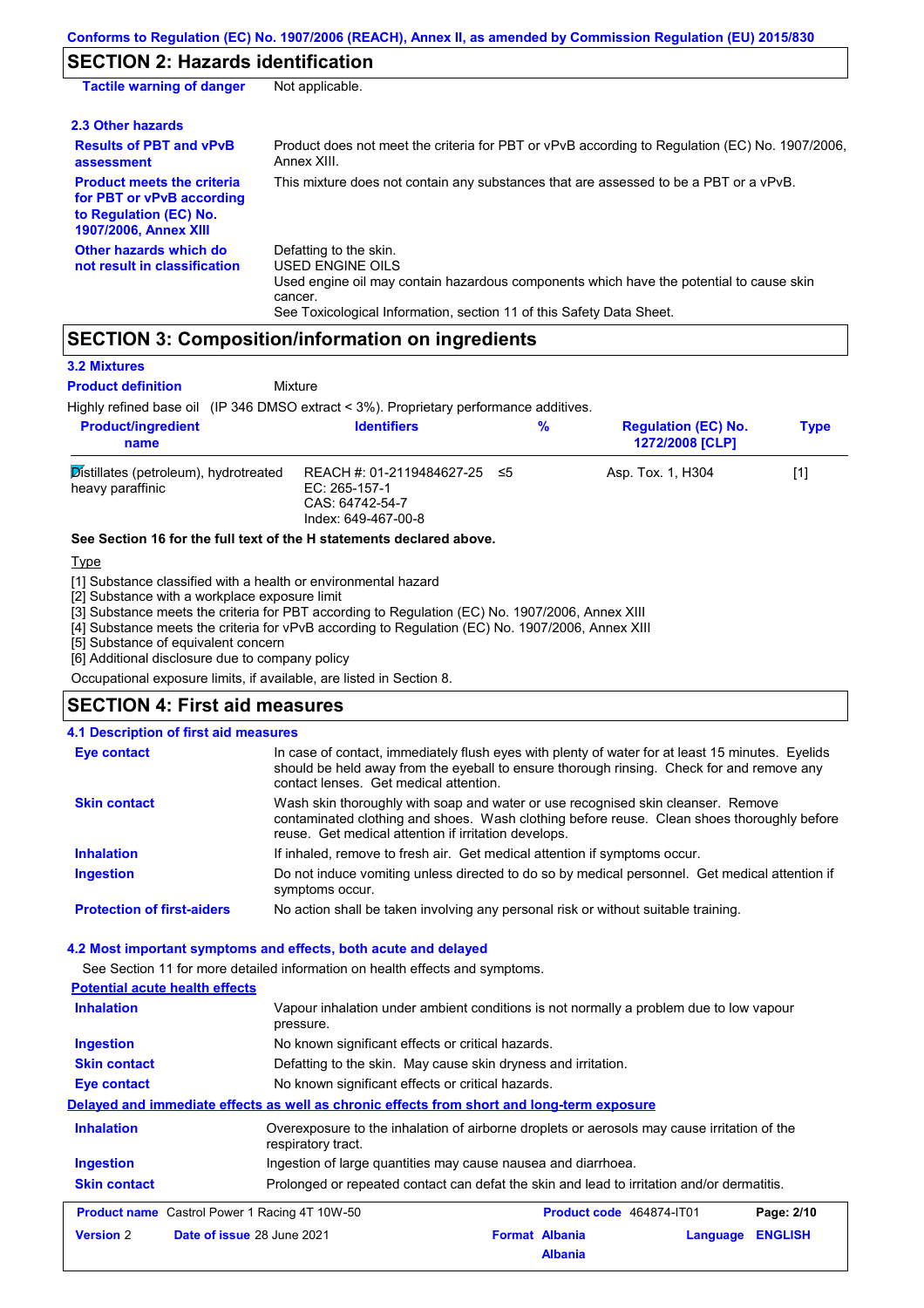|                                                           | Conforms to Regulation (EC) No. 1907/2006 (REACH), Annex II, as amended by Commission Regulation (EU) 2015/830                                                                                                                                                                                                                                                    |  |
|-----------------------------------------------------------|-------------------------------------------------------------------------------------------------------------------------------------------------------------------------------------------------------------------------------------------------------------------------------------------------------------------------------------------------------------------|--|
| <b>SECTION 4: First aid measures</b>                      |                                                                                                                                                                                                                                                                                                                                                                   |  |
| <b>Eye contact</b>                                        | Potential risk of transient stinging or redness if accidental eye contact occurs.                                                                                                                                                                                                                                                                                 |  |
|                                                           | 4.3 Indication of any immediate medical attention and special treatment needed                                                                                                                                                                                                                                                                                    |  |
| <b>Notes to physician</b>                                 | Treatment should in general be symptomatic and directed to relieving any effects.                                                                                                                                                                                                                                                                                 |  |
| <b>SECTION 5: Firefighting measures</b>                   |                                                                                                                                                                                                                                                                                                                                                                   |  |
| 5.1 Extinguishing media                                   |                                                                                                                                                                                                                                                                                                                                                                   |  |
| <b>Suitable extinguishing</b><br>media                    | In case of fire, use foam, dry chemical or carbon dioxide extinguisher or spray.                                                                                                                                                                                                                                                                                  |  |
| <b>Unsuitable extinguishing</b><br>media                  | Do not use water jet. The use of a water jet may cause the fire to spread by splashing the<br>burning product.                                                                                                                                                                                                                                                    |  |
| 5.2 Special hazards arising from the substance or mixture |                                                                                                                                                                                                                                                                                                                                                                   |  |
| <b>Hazards from the</b><br>substance or mixture           | In a fire or if heated, a pressure increase will occur and the container may burst.                                                                                                                                                                                                                                                                               |  |
| <b>Hazardous combustion</b><br>products                   | Combustion products may include the following:<br>carbon oxides (CO, CO <sub>2</sub> ) (carbon monoxide, carbon dioxide)                                                                                                                                                                                                                                          |  |
| 5.3 Advice for firefighters                               |                                                                                                                                                                                                                                                                                                                                                                   |  |
| <b>Special precautions for</b><br>fire-fighters           | No action shall be taken involving any personal risk or without suitable training. Promptly<br>isolate the scene by removing all persons from the vicinity of the incident if there is a fire.                                                                                                                                                                    |  |
| <b>Special protective</b><br>equipment for fire-fighters  | Fire-fighters should wear appropriate protective equipment and self-contained breathing<br>apparatus (SCBA) with a full face-piece operated in positive pressure mode. Clothing for fire-<br>fighters (including helmets, protective boots and gloves) conforming to European standard EN<br>469 will provide a basic level of protection for chemical incidents. |  |
| <b>SECTION 6: Accidental release measures</b>             |                                                                                                                                                                                                                                                                                                                                                                   |  |
|                                                           | 6.1 Personal precautions, protective equipment and emergency procedures                                                                                                                                                                                                                                                                                           |  |
| For non-emergency<br>personnel                            | No action shall be taken involving any personal risk or without suitable training. Evacuate<br>surrounding areas. Keep unnecessary and unprotected personnel from entering. Do not touch<br>or walk through spilt material. Floors may be slippery; use care to avoid falling. Put on<br>appropriate personal protective equipment.                               |  |
| For emergency responders                                  | If specialised clothing is required to deal with the spillage, take note of any information in<br>Section 8 on suitable and unsuitable materials. See also the information in "For non-                                                                                                                                                                           |  |

| <b>6.2 Environmental</b><br>precautions | Avoid dispersal of spilt material and runoff and contact with soil, waterways, drains and sewers.<br>Inform the relevant authorities if the product has caused environmental pollution (sewers,<br>waterways, soil or air). |
|-----------------------------------------|-----------------------------------------------------------------------------------------------------------------------------------------------------------------------------------------------------------------------------|
|                                         |                                                                                                                                                                                                                             |

emergency personnel".

| <b>Small spill</b>                        | Stop leak if without risk. Move containers from spill area. Absorb with an inert material and<br>place in an appropriate waste disposal container. Dispose of via a licensed waste disposal<br>contractor.                                                                                                                                                                                     |
|-------------------------------------------|------------------------------------------------------------------------------------------------------------------------------------------------------------------------------------------------------------------------------------------------------------------------------------------------------------------------------------------------------------------------------------------------|
| Large spill                               | Stop leak if without risk. Move containers from spill area. Prevent entry into sewers, water<br>courses, basements or confined areas. Contain and collect spillage with non-combustible,<br>absorbent material e.g. sand, earth, vermiculite or diatomaceous earth and place in container<br>for disposal according to local regulations. Dispose of via a licensed waste disposal contractor. |
| 6.4 Reference to other<br><b>sections</b> | See Section 1 for emergency contact information.<br>See Section 5 for firefighting measures.<br>See Section 8 for information on appropriate personal protective equipment.<br>See Section 12 for environmental precautions.<br>See Section 13 for additional waste treatment information.                                                                                                     |

|                  | <b>Product name</b> Castrol Power 1 Racing 4T 10W-50 |
|------------------|------------------------------------------------------|
| <b>Version 2</b> | <b>Date of issue 28 June 2021</b>                    |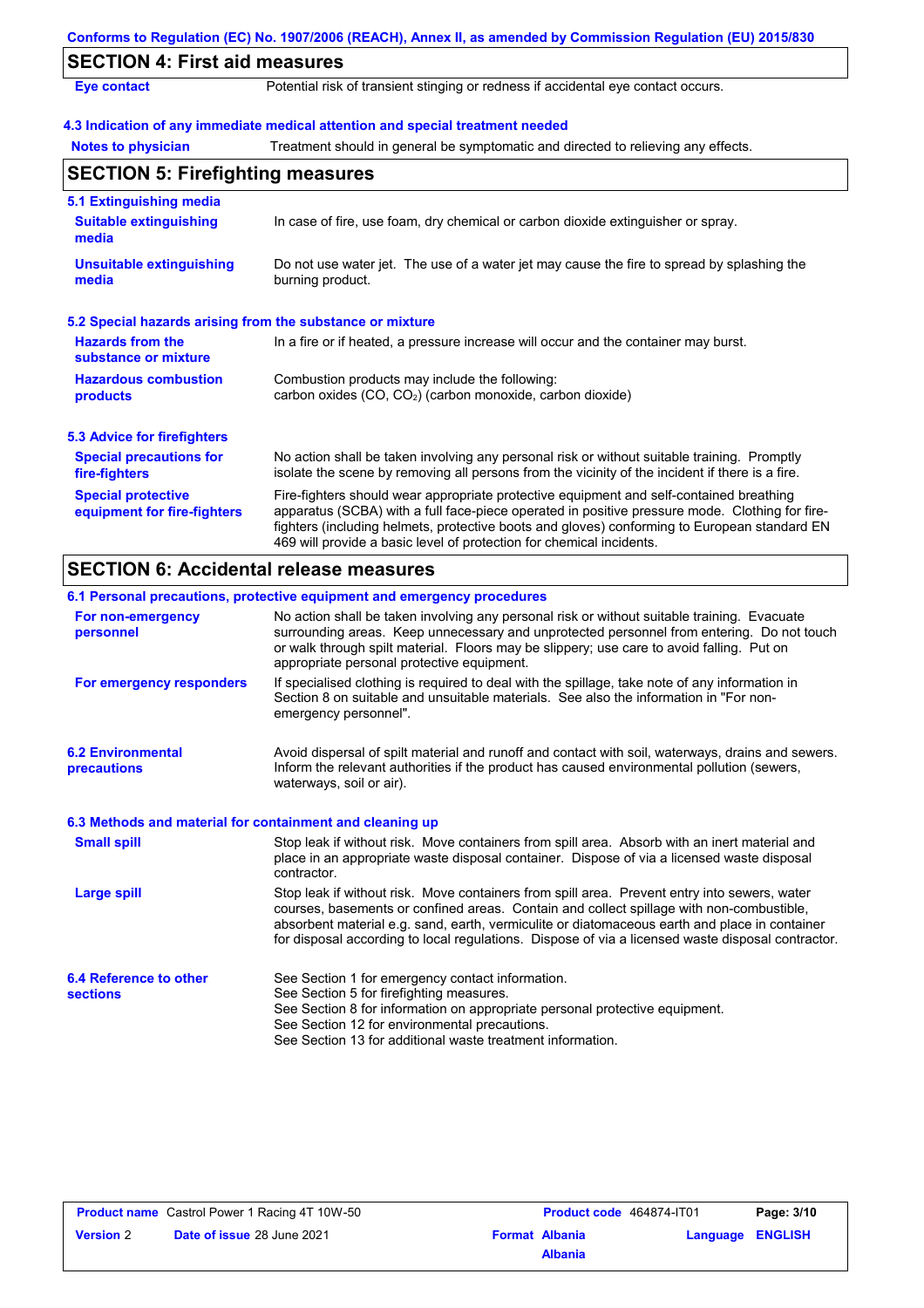### **SECTION 7: Handling and storage**

| 7.1 Precautions for safe handling                                      |                                                                                                                                                                                                                                                                                                                                                                                                                                                                                          |
|------------------------------------------------------------------------|------------------------------------------------------------------------------------------------------------------------------------------------------------------------------------------------------------------------------------------------------------------------------------------------------------------------------------------------------------------------------------------------------------------------------------------------------------------------------------------|
| <b>Protective measures</b>                                             | Put on appropriate personal protective equipment.                                                                                                                                                                                                                                                                                                                                                                                                                                        |
| <b>Advice on general</b><br>occupational hygiene                       | Eating, drinking and smoking should be prohibited in areas where this material is handled,<br>stored and processed. Wash thoroughly after handling. Remove contaminated clothing and<br>protective equipment before entering eating areas. See also Section 8 for additional<br>information on hygiene measures.                                                                                                                                                                         |
| 7.2 Conditions for safe<br>storage, including any<br>incompatibilities | Store in accordance with local requiations. Store in a dry, cool and well-ventilated area, away<br>from incompatible materials (see Section 10). Keep away from heat and direct sunlight. Keep<br>container tightly closed and sealed until ready for use. Containers that have been opened must<br>be carefully resealed and kept upright to prevent leakage. Store and use only in equipment/<br>containers designed for use with this product. Do not store in unlabelled containers. |
| <b>Not suitable</b>                                                    | Prolonged exposure to elevated temperature                                                                                                                                                                                                                                                                                                                                                                                                                                               |

### **SECTION 8: Exposure controls/personal protection**

#### **8.1 Control parameters**

#### **Occupational exposure limits**

### No exposure limit value known.

Whilst specific OELs for certain components may be shown in this section, other components may be present in any mist, vapour or dust produced. Therefore, the specific OELs may not be applicable to the product as a whole and are provided for guidance only.

**Recommended monitoring procedures**

If this product contains ingredients with exposure limits, personal, workplace atmosphere or biological monitoring may be required to determine the effectiveness of the ventilation or other control measures and/or the necessity to use respiratory protective equipment. Reference should be made to monitoring standards, such as the following: European Standard EN 689 (Workplace atmospheres - Guidance for the assessment of exposure by inhalation to chemical agents for comparison with limit values and measurement strategy) European Standard EN 14042 (Workplace atmospheres - Guide for the application and use of procedures for the assessment of exposure to chemical and biological agents) European Standard EN 482 (Workplace atmospheres - General requirements for the performance of procedures for the measurement of chemical agents) Reference to national guidance documents for methods for the determination of hazardous substances will also be required.

#### **Derived No Effect Level**

No DNELs/DMELs available.

### **Predicted No Effect Concentration**

No PNECs available

| <b>8.2 Exposure controls</b>               |                                                                                                                                                                                                                                                                                                                                                                                                                                                                                                                                                                                                                                                                                                                                                                                                                                                                                                                                                                                                         |
|--------------------------------------------|---------------------------------------------------------------------------------------------------------------------------------------------------------------------------------------------------------------------------------------------------------------------------------------------------------------------------------------------------------------------------------------------------------------------------------------------------------------------------------------------------------------------------------------------------------------------------------------------------------------------------------------------------------------------------------------------------------------------------------------------------------------------------------------------------------------------------------------------------------------------------------------------------------------------------------------------------------------------------------------------------------|
| <b>Appropriate engineering</b><br>controls | Provide exhaust ventilation or other engineering controls to keep the relevant airborne<br>concentrations below their respective occupational exposure limits.<br>All activities involving chemicals should be assessed for their risks to health, to ensure<br>exposures are adequately controlled. Personal protective equipment should only be considered<br>after other forms of control measures (e.g. engineering controls) have been suitably evaluated.<br>Personal protective equipment should conform to appropriate standards, be suitable for use, be<br>kept in good condition and properly maintained.<br>Your supplier of personal protective equipment should be consulted for advice on selection and<br>appropriate standards. For further information contact your national organisation for standards.<br>The final choice of protective equipment will depend upon a risk assessment. It is important to<br>ensure that all items of personal protective equipment are compatible. |
| <b>Individual protection measures</b>      |                                                                                                                                                                                                                                                                                                                                                                                                                                                                                                                                                                                                                                                                                                                                                                                                                                                                                                                                                                                                         |
| <b>Hygiene measures</b>                    | Wash hands, forearms and face thoroughly after handling chemical products, before eating,<br>smoking and using the lavatory and at the end of the working period. Ensure that eyewash<br>stations and safety showers are close to the workstation location.                                                                                                                                                                                                                                                                                                                                                                                                                                                                                                                                                                                                                                                                                                                                             |
| <b>Respiratory protection</b>              | In case of insufficient ventilation, wear suitable respiratory equipment.<br>The correct choice of respiratory protection depends upon the chemicals being handled, the<br>conditions of work and use, and the condition of the respiratory equipment. Safety procedures<br>should be developed for each intended application. Respiratory protection equipment should<br>therefore be chosen in consultation with the supplier/manufacturer and with a full assessment<br>of the working conditions.                                                                                                                                                                                                                                                                                                                                                                                                                                                                                                   |
| <b>Eye/face protection</b>                 | Safety glasses with side shields.                                                                                                                                                                                                                                                                                                                                                                                                                                                                                                                                                                                                                                                                                                                                                                                                                                                                                                                                                                       |
| <b>Skin protection</b>                     |                                                                                                                                                                                                                                                                                                                                                                                                                                                                                                                                                                                                                                                                                                                                                                                                                                                                                                                                                                                                         |

| <b>Product name</b> Castrol Power 1 Racing 4T 10W-50 |                                   | <b>Product code</b> 464874-IT01 |                       | Page: 4/10       |  |
|------------------------------------------------------|-----------------------------------|---------------------------------|-----------------------|------------------|--|
| <b>Version 2</b>                                     | <b>Date of issue 28 June 2021</b> |                                 | <b>Format Albania</b> | Language ENGLISH |  |
|                                                      |                                   |                                 | <b>Albania</b>        |                  |  |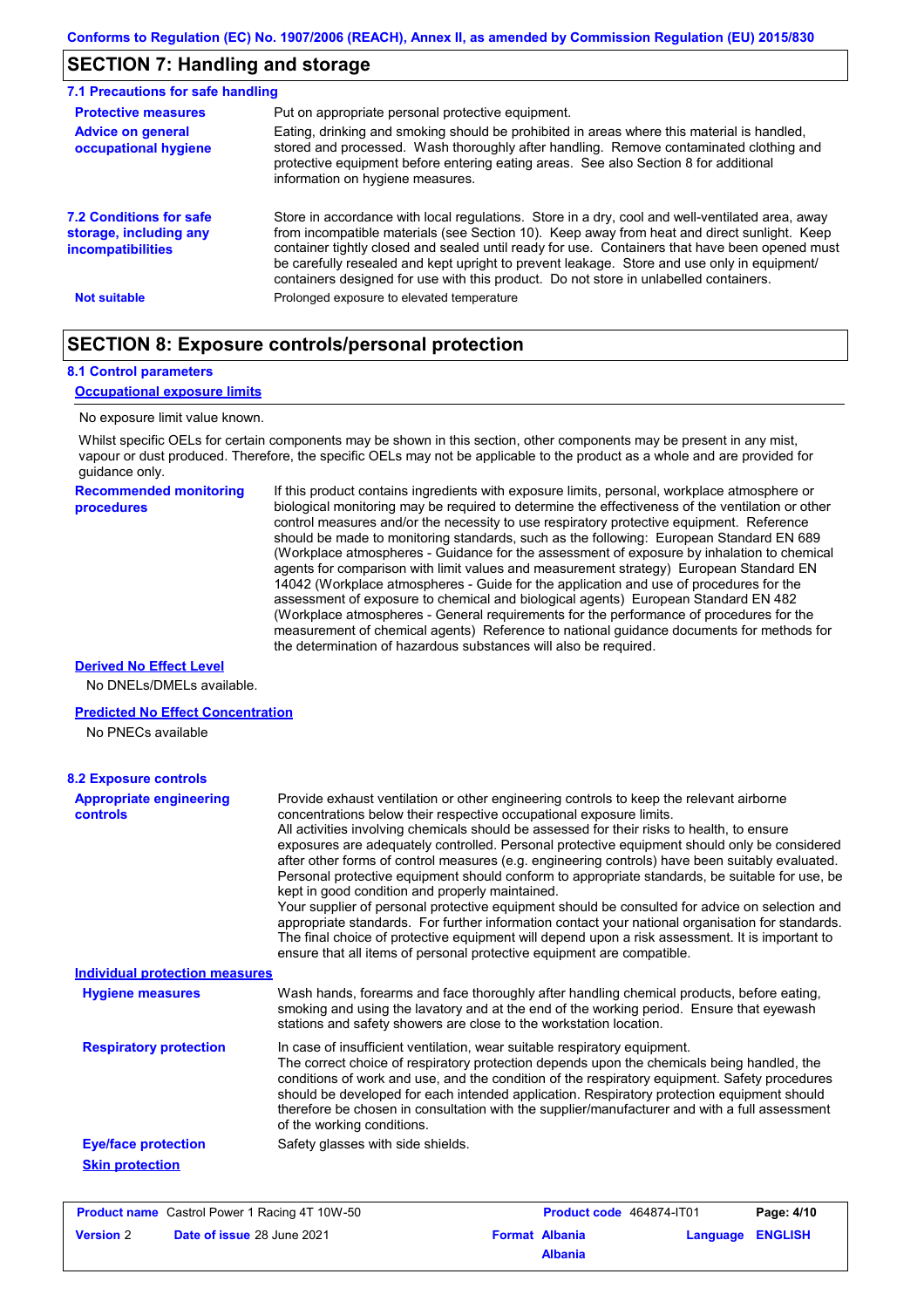### **SECTION 8: Exposure controls/personal protection**

**Hand protection** 

|  | <b>General Information:</b> |
|--|-----------------------------|
|--|-----------------------------|

Because specific work environments and material handling practices vary, safety procedures should be developed for each intended application. The correct choice of protective gloves depends upon the chemicals being handled, and the conditions of work and use. Most gloves provide protection for only a limited time before they must be discarded and replaced (even the best chemically resistant gloves will break down after repeated chemical exposures).

Gloves should be chosen in consultation with the supplier / manufacturer and taking account of a full assessment of the working conditions.

Recommended: Nitrile gloves. **Breakthrough time:**

Breakthrough time data are generated by glove manufacturers under laboratory test conditions and represent how long a glove can be expected to provide effective permeation resistance. It is important when following breakthrough time recommendations that actual workplace conditions are taken into account. Always consult with your glove supplier for up-to-date technical information on breakthrough times for the recommended glove type. Our recommendations on the selection of gloves are as follows:

Continuous contact:

Gloves with a minimum breakthrough time of 240 minutes, or >480 minutes if suitable gloves can be obtained.

If suitable gloves are not available to offer that level of protection, gloves with shorter breakthrough times may be acceptable as long as appropriate glove maintenance and replacement regimes are determined and adhered to.

Short-term / splash protection:

Recommended breakthrough times as above.

It is recognised that for short-term, transient exposures, gloves with shorter breakthrough times may commonly be used. Therefore, appropriate maintenance and replacement regimes must be determined and rigorously followed.

#### **Glove Thickness:**

For general applications, we recommend gloves with a thickness typically greater than 0.35 mm.

It should be emphasised that glove thickness is not necessarily a good predictor of glove resistance to a specific chemical, as the permeation efficiency of the glove will be dependent on the exact composition of the glove material. Therefore, glove selection should also be based on consideration of the task requirements and knowledge of breakthrough times. Glove thickness may also vary depending on the glove manufacturer, the glove type and the glove model. Therefore, the manufacturers' technical data should always be taken into account to ensure selection of the most appropriate glove for the task.

Note: Depending on the activity being conducted, gloves of varying thickness may be required for specific tasks. For example:

 • Thinner gloves (down to 0.1 mm or less) may be required where a high degree of manual dexterity is needed. However, these gloves are only likely to give short duration protection and would normally be just for single use applications, then disposed of.

 • Thicker gloves (up to 3 mm or more) may be required where there is a mechanical (as well as a chemical) risk i.e. where there is abrasion or puncture potential.

**Skin and body**

Use of protective clothing is good industrial practice.

Personal protective equipment for the body should be selected based on the task being performed and the risks involved and should be approved by a specialist before handling this product.

Cotton or polyester/cotton overalls will only provide protection against light superficial contamination that will not soak through to the skin. Overalls should be laundered on a regular basis. When the risk of skin exposure is high (e.g. when cleaning up spillages or if there is a risk of splashing) then chemical resistant aprons and/or impervious chemical suits and boots will be required.

| <b>Product name</b> Castrol Power 1 Racing 4T 10W-50 |                            | <b>Product code</b> 464874-IT01 |                       | Page: 5/10       |  |
|------------------------------------------------------|----------------------------|---------------------------------|-----------------------|------------------|--|
| <b>Version 2</b>                                     | Date of issue 28 June 2021 |                                 | <b>Format Albania</b> | Language ENGLISH |  |
|                                                      |                            |                                 | <b>Albania</b>        |                  |  |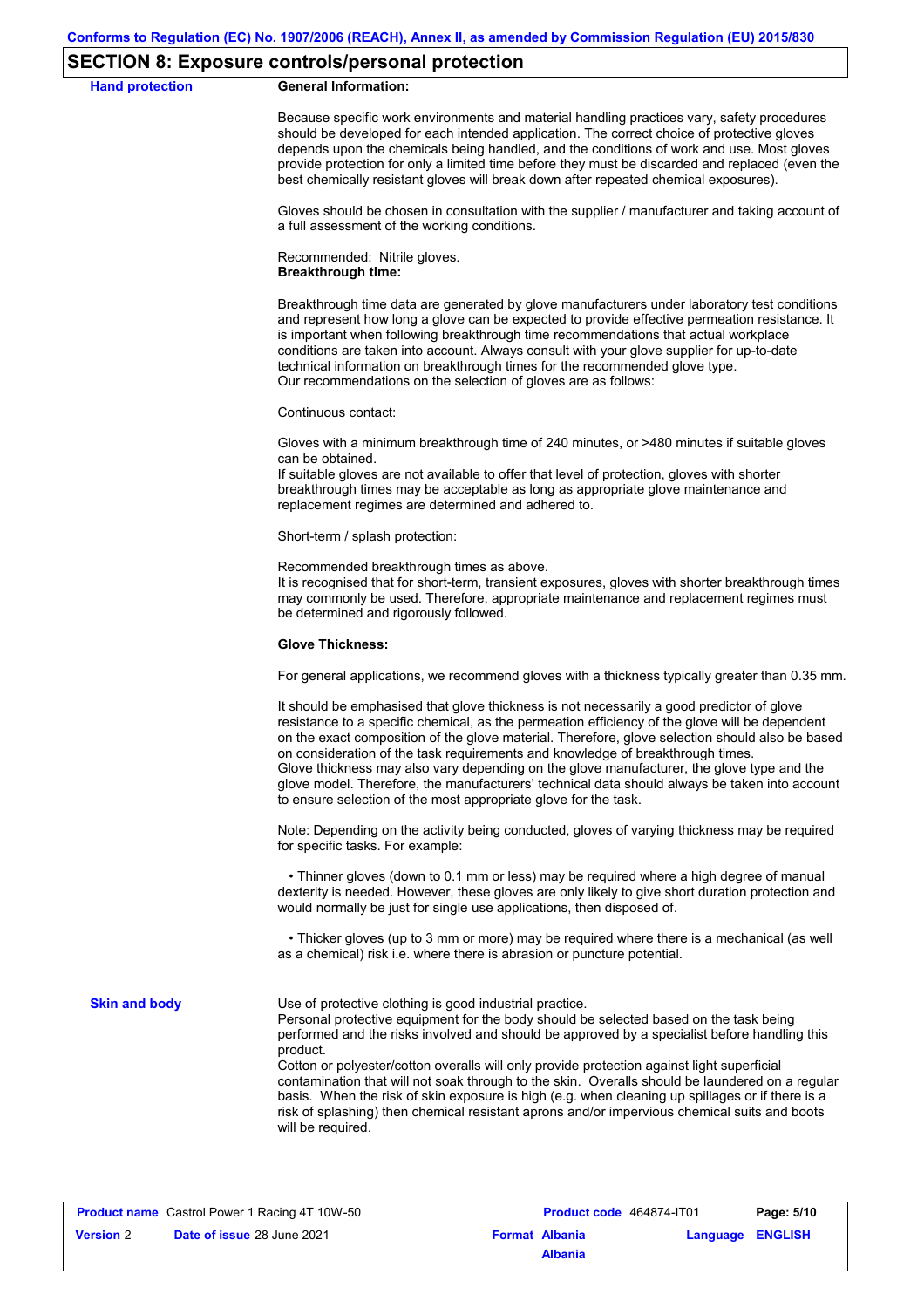# **SECTION 8: Exposure controls/personal protection**

| <b>Refer to standards:</b>                | Respiratory protection: EN 529<br>Gloves: EN 420, EN 374<br>Eye protection: EN 166<br>Filtering half-mask: EN 149<br>Filtering half-mask with valve: EN 405<br>Half-mask: EN 140 plus filter<br>Full-face mask: EN 136 plus filter<br>Particulate filters: EN 143<br>Gas/combined filters: EN 14387                           |
|-------------------------------------------|-------------------------------------------------------------------------------------------------------------------------------------------------------------------------------------------------------------------------------------------------------------------------------------------------------------------------------|
| <b>Environmental exposure</b><br>controls | Emissions from ventilation or work process equipment should be checked to ensure they<br>comply with the requirements of environmental protection legislation. In some cases, fume<br>scrubbers, filters or engineering modifications to the process equipment will be necessary to<br>reduce emissions to acceptable levels. |

# **SECTION 9: Physical and chemical properties**

**9.1 Information on basic physical and chemical properties**

| <b>Appearance</b>                                      |                                                                                                                                         |
|--------------------------------------------------------|-----------------------------------------------------------------------------------------------------------------------------------------|
| <b>Physical state</b>                                  | Liquid.                                                                                                                                 |
| <b>Colour</b>                                          | Red.                                                                                                                                    |
| <b>Odour</b>                                           | Not available.                                                                                                                          |
| <b>Odour threshold</b>                                 | Not available.                                                                                                                          |
| pH                                                     | Not applicable.                                                                                                                         |
| <b>Melting point/freezing point</b>                    | Not available.                                                                                                                          |
| Initial boiling point and boiling<br>range             | Not available.                                                                                                                          |
| <b>Pour point</b>                                      | $-36 °C$                                                                                                                                |
| <b>Flash point</b>                                     | Closed cup: 208°C (406.4°F) [Pensky-Martens.]                                                                                           |
| <b>Evaporation rate</b>                                | Not available.                                                                                                                          |
| <b>Flammability (solid, gas)</b>                       | Not available.                                                                                                                          |
| <b>Upper/lower flammability or</b><br>explosive limits | Not available.                                                                                                                          |
| <b>Vapour pressure</b>                                 | Not available.                                                                                                                          |
| <b>Vapour density</b>                                  | Not available.                                                                                                                          |
| <b>Relative density</b>                                | Not available.                                                                                                                          |
| <b>Density</b>                                         | <1000 kg/m <sup>3</sup> (<1 g/cm <sup>3</sup> ) at 20 <sup>°</sup> C                                                                    |
| <b>Solubility(ies)</b>                                 | insoluble in water.                                                                                                                     |
| <b>Partition coefficient: n-octanol/</b><br>water      | Not available.                                                                                                                          |
| <b>Auto-ignition temperature</b>                       | Not available.                                                                                                                          |
| <b>Decomposition temperature</b>                       | Not available.                                                                                                                          |
| <b>Viscosity</b>                                       | Kinematic: 112 mm <sup>2</sup> /s (112 cSt) at $40^{\circ}$ C<br>Kinematic: 16.4 to 17.8 mm <sup>2</sup> /s (16.4 to 17.8 cSt) at 100°C |
| <b>Explosive properties</b>                            | Not available.                                                                                                                          |
| <b>Oxidising properties</b>                            | Not available.                                                                                                                          |

### **9.2 Other information**

No additional information.

| No specific test data available for this product. Refer to Conditions to avoid and Incompatible<br><b>10.1 Reactivity</b><br>materials for additional information. |                                                                                                                                                                         |  |  |  |
|--------------------------------------------------------------------------------------------------------------------------------------------------------------------|-------------------------------------------------------------------------------------------------------------------------------------------------------------------------|--|--|--|
| <b>10.2 Chemical stability</b>                                                                                                                                     | The product is stable.                                                                                                                                                  |  |  |  |
| 10.3 Possibility of<br>hazardous reactions                                                                                                                         | Under normal conditions of storage and use, hazardous reactions will not occur.<br>Under normal conditions of storage and use, hazardous polymerisation will not occur. |  |  |  |
| <b>10.4 Conditions to avoid</b>                                                                                                                                    | Avoid all possible sources of ignition (spark or flame).                                                                                                                |  |  |  |
| 10.5 Incompatible materials                                                                                                                                        | Reactive or incompatible with the following materials: oxidising materials.                                                                                             |  |  |  |
| <b>Product name</b> Castrol Power 1 Racing 4T 10W-50                                                                                                               | <b>Product code</b> 464874-IT01<br>Page: 6/10                                                                                                                           |  |  |  |
| <b>Version 2</b><br><b>Date of issue 28 June 2021</b>                                                                                                              | <b>ENGLISH</b><br><b>Format Albania</b><br>Language<br><b>Albania</b>                                                                                                   |  |  |  |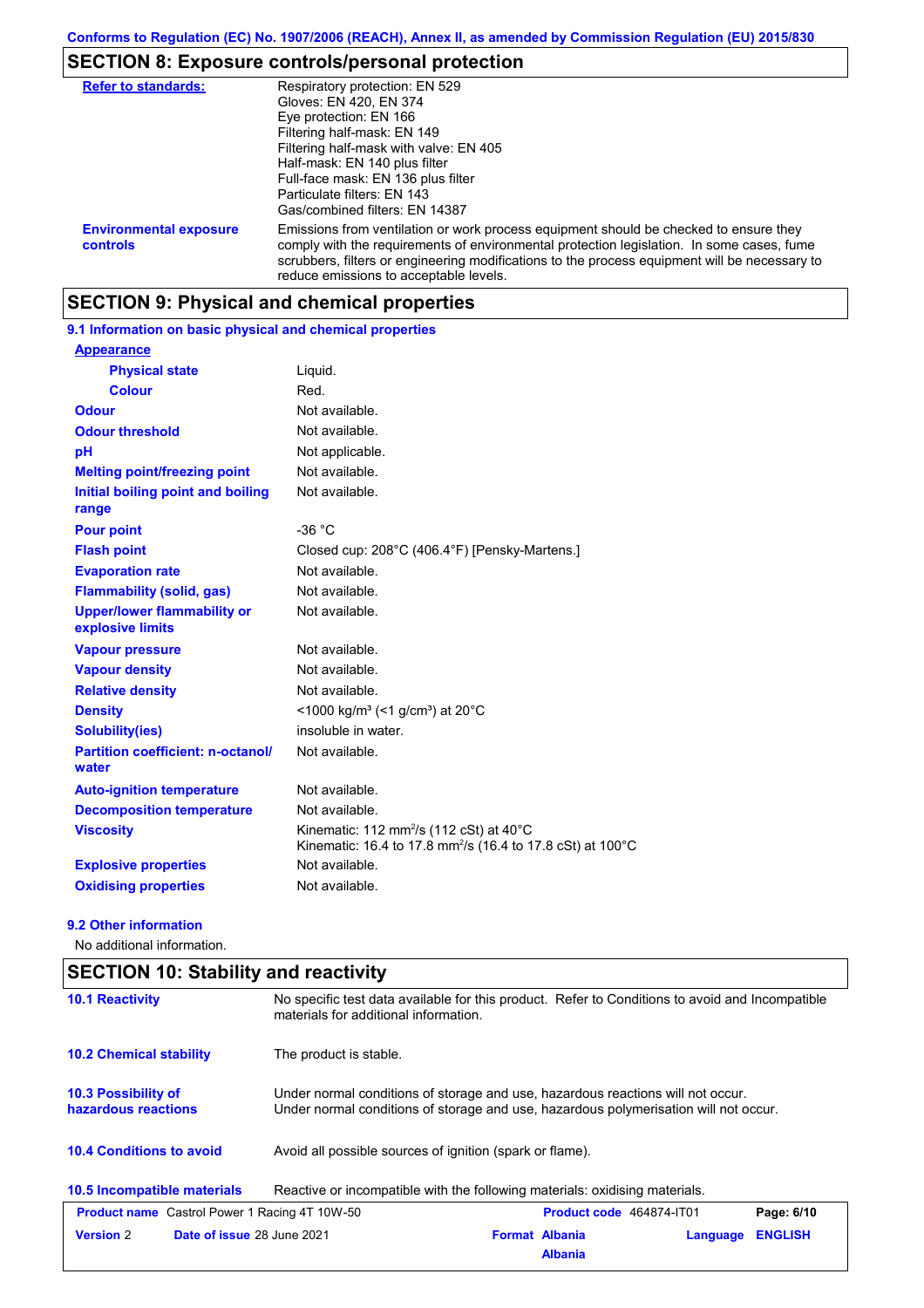### **SECTION 10: Stability and reactivity**

**10.6 Hazardous** 

**decomposition products** Under normal conditions of storage and use, hazardous decomposition products should not be produced.

### **SECTION 11: Toxicological information**

| 11.1 Information on toxicological effects          |                                                                                                                                                                                                                                                                                                                                                                                                                 |
|----------------------------------------------------|-----------------------------------------------------------------------------------------------------------------------------------------------------------------------------------------------------------------------------------------------------------------------------------------------------------------------------------------------------------------------------------------------------------------|
| <b>Acute toxicity estimates</b>                    |                                                                                                                                                                                                                                                                                                                                                                                                                 |
| Not available.                                     |                                                                                                                                                                                                                                                                                                                                                                                                                 |
| <b>Information on likely</b><br>routes of exposure | Routes of entry anticipated: Dermal, Inhalation.                                                                                                                                                                                                                                                                                                                                                                |
| <b>Potential acute health effects</b>              |                                                                                                                                                                                                                                                                                                                                                                                                                 |
| <b>Inhalation</b>                                  | Vapour inhalation under ambient conditions is not normally a problem due to low vapour<br>pressure.                                                                                                                                                                                                                                                                                                             |
| <b>Ingestion</b>                                   | No known significant effects or critical hazards.                                                                                                                                                                                                                                                                                                                                                               |
| <b>Skin contact</b>                                | Defatting to the skin. May cause skin dryness and irritation.                                                                                                                                                                                                                                                                                                                                                   |
| <b>Eye contact</b>                                 | No known significant effects or critical hazards.                                                                                                                                                                                                                                                                                                                                                               |
|                                                    | Symptoms related to the physical, chemical and toxicological characteristics                                                                                                                                                                                                                                                                                                                                    |
| <b>Inhalation</b>                                  | No specific data.                                                                                                                                                                                                                                                                                                                                                                                               |
| <b>Ingestion</b>                                   | No specific data.                                                                                                                                                                                                                                                                                                                                                                                               |
| <b>Skin contact</b>                                | Adverse symptoms may include the following:<br>irritation<br>dryness<br>cracking                                                                                                                                                                                                                                                                                                                                |
| <b>Eye contact</b>                                 | No specific data.                                                                                                                                                                                                                                                                                                                                                                                               |
|                                                    | Delayed and immediate effects as well as chronic effects from short and long-term exposure                                                                                                                                                                                                                                                                                                                      |
| <b>Inhalation</b>                                  | Overexposure to the inhalation of airborne droplets or aerosols may cause irritation of the<br>respiratory tract.                                                                                                                                                                                                                                                                                               |
| <b>Ingestion</b>                                   | Ingestion of large quantities may cause nausea and diarrhoea.                                                                                                                                                                                                                                                                                                                                                   |
| <b>Skin contact</b>                                | Prolonged or repeated contact can defat the skin and lead to irritation and/or dermatitis.                                                                                                                                                                                                                                                                                                                      |
| <b>Eye contact</b>                                 | Potential risk of transient stinging or redness if accidental eye contact occurs.                                                                                                                                                                                                                                                                                                                               |
| <b>Potential chronic health effects</b>            |                                                                                                                                                                                                                                                                                                                                                                                                                 |
| <b>General</b>                                     | <b>USED ENGINE OILS</b><br>Combustion products resulting from the operation of internal combustion engines contaminate<br>engine oils during use. Used engine oil may contain hazardous components which have the<br>potential to cause skin cancer. Frequent or prolonged contact with all types and makes of used<br>engine oil must therefore be avoided and a high standard of personal hygiene maintained. |
| <b>Carcinogenicity</b>                             | No known significant effects or critical hazards.                                                                                                                                                                                                                                                                                                                                                               |
| <b>Mutagenicity</b>                                | No known significant effects or critical hazards.                                                                                                                                                                                                                                                                                                                                                               |
| <b>Developmental effects</b>                       | No known significant effects or critical hazards.                                                                                                                                                                                                                                                                                                                                                               |
| <b>Fertility effects</b>                           | No known significant effects or critical hazards.                                                                                                                                                                                                                                                                                                                                                               |

### **SECTION 12: Ecological information**

**12.1 Toxicity**

**Environmental hazards** Not classified as dangerous

#### **12.2 Persistence and degradability**

Expected to be biodegradable.

### **12.3 Bioaccumulative potential**

This product is not expected to bioaccumulate through food chains in the environment.

#### **Mobility** Spillages may penetrate the soil causing ground water contamination. **12.4 Mobility in soil Soil/water partition coefficient (KOC)** Not available.

### **12.5 Results of PBT and vPvB assessment**

Product does not meet the criteria for PBT or vPvB according to Regulation (EC) No. 1907/2006, Annex XIII.

| <b>Product name</b> Castrol Power 1 Racing 4T 10W-50 |                                   | Product code 464874-IT01 | Page: 7/10            |  |                  |
|------------------------------------------------------|-----------------------------------|--------------------------|-----------------------|--|------------------|
| <b>Version 2</b>                                     | <b>Date of issue 28 June 2021</b> |                          | <b>Format Albania</b> |  | Language ENGLISH |
|                                                      |                                   |                          | <b>Albania</b>        |  |                  |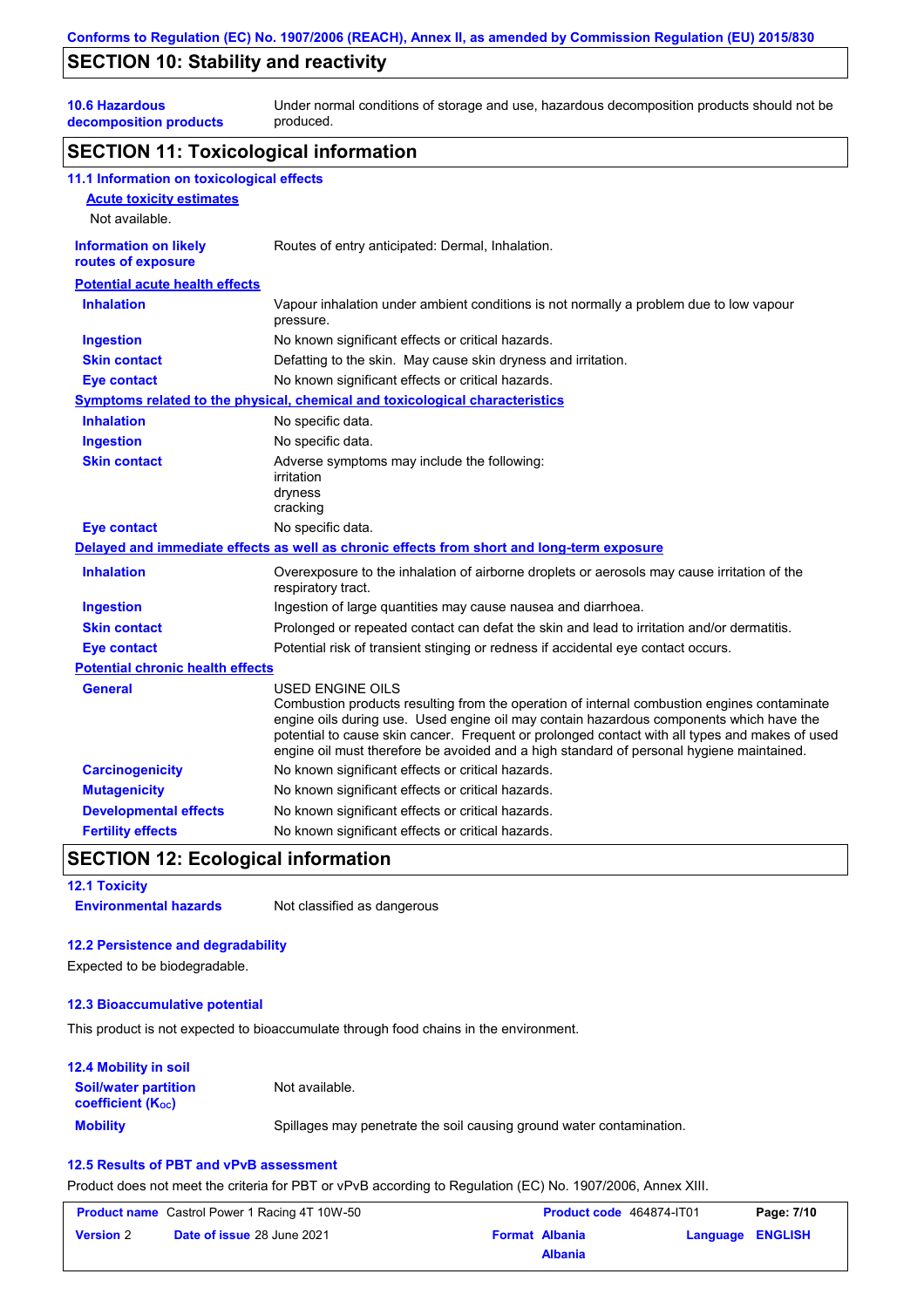### **SECTION 12: Ecological information**

#### **12.6 Other adverse effects**

**Other ecological information**

Spills may form a film on water surfaces causing physical damage to organisms. Oxygen transfer could also be impaired.

### **SECTION 13: Disposal considerations**

### **13.1 Waste treatment methods**

#### **Product**

**Methods of disposal**

Where possible, arrange for product to be recycled. Dispose of via an authorised person/ licensed waste disposal contractor in accordance with local regulations.

#### **European waste catalogue (EWC) Hazardous waste** Yes.

| Lui Opean waste calalogue (LWO) |                                                                                                                             |
|---------------------------------|-----------------------------------------------------------------------------------------------------------------------------|
| Waste code                      | <b>Waste designation</b>                                                                                                    |
| $130205*$                       | Imineral-based non-chlorinated engine, gear and lubricating oils                                                            |
|                                 | However, deviation from the intended use and/or the presence of any potential contaminants may require an alternative waste |

disposal code to be assigned by the end user.

#### **Packaging Methods of disposal Special precautions** Where possible, arrange for product to be recycled. Dispose of via an authorised person/ licensed waste disposal contractor in accordance with local regulations. This material and its container must be disposed of in a safe way. Empty containers or liners may retain some product residues. Avoid dispersal of spilt material and runoff and contact with soil, waterways, drains and sewers. **References** Commission 2014/955/EU Directive 2008/98/EC

### **SECTION 14: Transport information**

|                                           | <b>ADR/RID</b> | <b>ADN</b>     | <b>IMDG</b>    | <b>IATA</b>    |  |
|-------------------------------------------|----------------|----------------|----------------|----------------|--|
| 14.1 UN number                            | Not regulated. | Not regulated. | Not regulated. | Not regulated. |  |
| 14.2 UN proper<br>shipping name           |                |                |                |                |  |
| <b>14.3 Transport</b><br>hazard class(es) |                |                | ÷              |                |  |
| 14.4 Packing<br>group                     |                |                |                |                |  |
| 14.5<br><b>Environmental</b><br>hazards   | No.            | No.            | No.            | No.            |  |
| <b>Additional</b><br><b>information</b>   |                |                |                |                |  |

**14.6 Special precautions for user** Not available.

**14.7 Transport in bulk according to IMO instruments**

# **SECTION 15: Regulatory information**

**15.1 Safety, health and environmental regulations/legislation specific for the substance or mixture**

### **EU Regulation (EC) No. 1907/2006 (REACH)**

**Annex XIV - List of substances subject to authorisation**

Not available.

**Annex XIV**

None of the components are listed.

**Substances of very high concern**

| <b>Version 2</b> | <b>Date of issue 28 June 20</b> |
|------------------|---------------------------------|
|                  |                                 |

|                  | <b>Product name</b> Castrol Power 1 Racing 4T 10W-50 | <b>Product code</b> 464874-IT01 |                         | Page: 8/10 |
|------------------|------------------------------------------------------|---------------------------------|-------------------------|------------|
| <b>Version</b> 2 | <b>Date of issue 28 June 2021</b>                    | <b>Format Albania</b>           | <b>Language ENGLISH</b> |            |
|                  |                                                      | <b>Albania</b>                  |                         |            |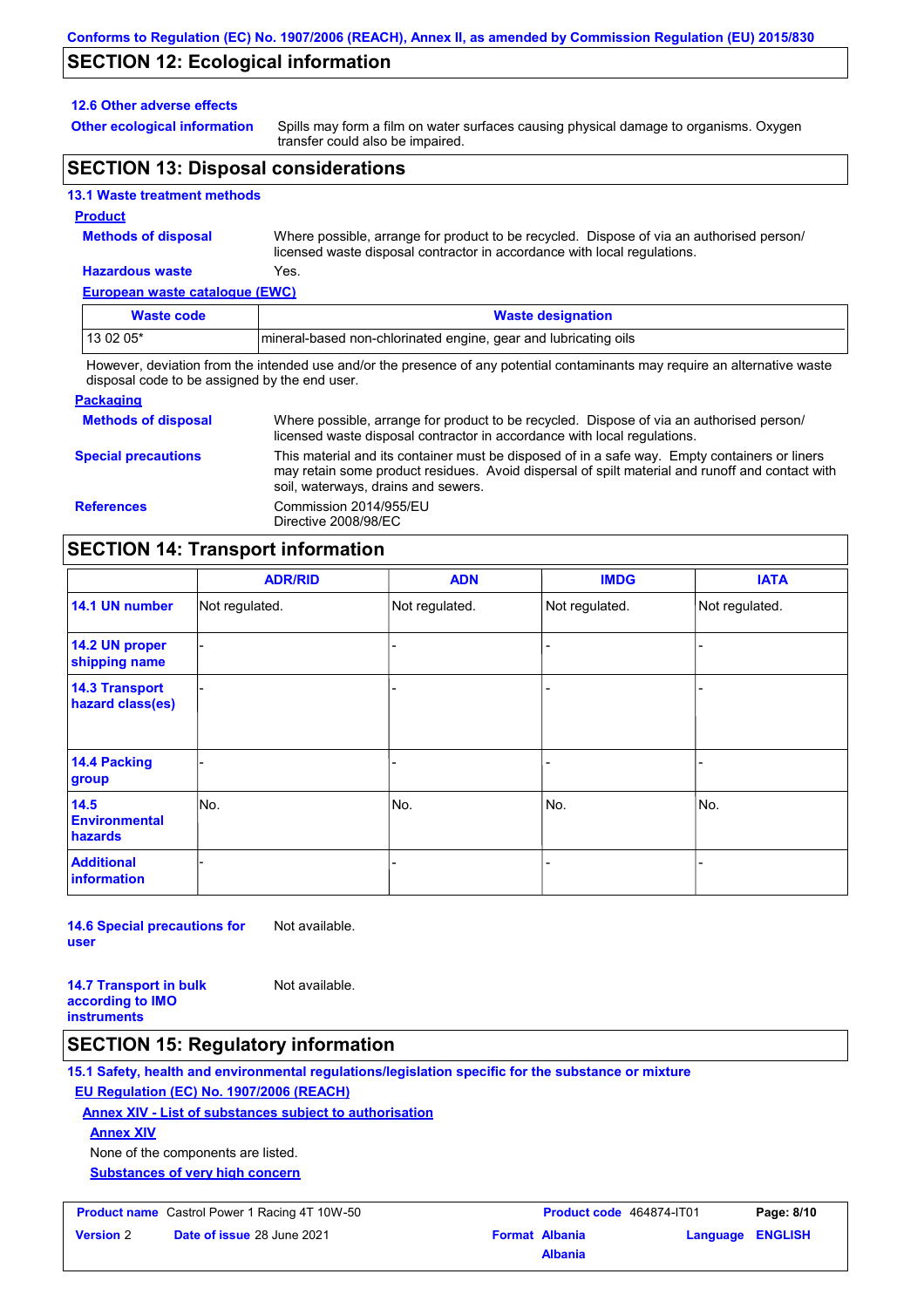# **SECTION 15: Regulatory information**

None of the components are listed.

| <b>Other regulations</b>                                        |                                                                                                                                |  |  |
|-----------------------------------------------------------------|--------------------------------------------------------------------------------------------------------------------------------|--|--|
| <b>REACH Status</b>                                             | The company, as identified in Section 1, sells this product in the EU in compliance with the<br>current requirements of REACH. |  |  |
| <b>United States inventory</b><br>(TSCA 8b)                     | All components are active or exempted.                                                                                         |  |  |
| <b>Australia inventory (AICS)</b>                               | At least one component is not listed.                                                                                          |  |  |
| <b>Canada inventory</b>                                         | All components are listed or exempted.                                                                                         |  |  |
| <b>China inventory (IECSC)</b>                                  | All components are listed or exempted.                                                                                         |  |  |
| <b>Japan inventory (ENCS)</b>                                   | All components are listed or exempted.                                                                                         |  |  |
| <b>Korea inventory (KECI)</b>                                   | All components are listed or exempted.                                                                                         |  |  |
| <b>Philippines inventory</b><br>(PICCS)                         | All components are listed or exempted.                                                                                         |  |  |
| <b>Taiwan Chemical</b><br><b>Substances Inventory</b><br>(TCSI) | All components are listed or exempted.                                                                                         |  |  |
| Ozone depleting substances (1005/2009/EU)                       |                                                                                                                                |  |  |
| Not listed.                                                     |                                                                                                                                |  |  |
| Prior Informed Consent (PIC) (649/2012/EU)                      |                                                                                                                                |  |  |
| Not listed.                                                     |                                                                                                                                |  |  |
| <b>Seveso Directive</b>                                         |                                                                                                                                |  |  |
| This product is not controlled under the Seveso Directive       |                                                                                                                                |  |  |

This product is not controlled under the Seveso Directive.

| <b>15.2 Chemical safety</b> | A Chemical Safety Assessment has been carried out for one or more of the substances within  |  |  |
|-----------------------------|---------------------------------------------------------------------------------------------|--|--|
| assessment                  | this mixture. A Chemical Safety Assessment has not been carried out for the mixture itself. |  |  |

# **SECTION 16: Other information**

**Version** 2

| <b>Abbreviations and acronyms</b>                    | ADN = European Provisions concerning the International Carriage of Dangerous Goods by            |  |  |  |  |  |
|------------------------------------------------------|--------------------------------------------------------------------------------------------------|--|--|--|--|--|
|                                                      | Inland Waterway                                                                                  |  |  |  |  |  |
|                                                      | ADR = The European Agreement concerning the International Carriage of Dangerous Goods by<br>Road |  |  |  |  |  |
|                                                      | ATE = Acute Toxicity Estimate                                                                    |  |  |  |  |  |
|                                                      | <b>BCF</b> = Bioconcentration Factor                                                             |  |  |  |  |  |
|                                                      | CAS = Chemical Abstracts Service                                                                 |  |  |  |  |  |
|                                                      | CLP = Classification, Labelling and Packaging Regulation [Regulation (EC) No. 1272/2008]         |  |  |  |  |  |
|                                                      | CSA = Chemical Safety Assessment                                                                 |  |  |  |  |  |
|                                                      | CSR = Chemical Safety Report                                                                     |  |  |  |  |  |
|                                                      | DMEL = Derived Minimal Effect Level                                                              |  |  |  |  |  |
|                                                      | DNEL = Derived No Effect Level                                                                   |  |  |  |  |  |
|                                                      | EINECS = European Inventory of Existing Commercial chemical Substances                           |  |  |  |  |  |
|                                                      | ES = Exposure Scenario                                                                           |  |  |  |  |  |
|                                                      | EUH statement = CLP-specific Hazard statement                                                    |  |  |  |  |  |
|                                                      | EWC = European Waste Catalogue                                                                   |  |  |  |  |  |
|                                                      | GHS = Globally Harmonized System of Classification and Labelling of Chemicals                    |  |  |  |  |  |
|                                                      | IATA = International Air Transport Association                                                   |  |  |  |  |  |
|                                                      | IBC = Intermediate Bulk Container                                                                |  |  |  |  |  |
|                                                      | IMDG = International Maritime Dangerous Goods                                                    |  |  |  |  |  |
|                                                      | LogPow = logarithm of the octanol/water partition coefficient                                    |  |  |  |  |  |
|                                                      | MARPOL = International Convention for the Prevention of Pollution From Ships, 1973 as            |  |  |  |  |  |
|                                                      | modified by the Protocol of 1978. ("Marpol" = marine pollution)                                  |  |  |  |  |  |
|                                                      | OECD = Organisation for Economic Co-operation and Development                                    |  |  |  |  |  |
|                                                      | PBT = Persistent, Bioaccumulative and Toxic                                                      |  |  |  |  |  |
|                                                      | PNEC = Predicted No Effect Concentration                                                         |  |  |  |  |  |
|                                                      | REACH = Registration, Evaluation, Authorisation and Restriction of Chemicals Regulation          |  |  |  |  |  |
|                                                      | [Regulation (EC) No. 1907/2006]                                                                  |  |  |  |  |  |
|                                                      | RID = The Regulations concerning the International Carriage of Dangerous Goods by Rail           |  |  |  |  |  |
|                                                      | <b>RRN = REACH Registration Number</b>                                                           |  |  |  |  |  |
|                                                      | SADT = Self-Accelerating Decomposition Temperature                                               |  |  |  |  |  |
|                                                      | SVHC = Substances of Very High Concern                                                           |  |  |  |  |  |
|                                                      | STOT-RE = Specific Target Organ Toxicity - Repeated Exposure                                     |  |  |  |  |  |
|                                                      | STOT-SE = Specific Target Organ Toxicity - Single Exposure                                       |  |  |  |  |  |
|                                                      | TWA = Time weighted average                                                                      |  |  |  |  |  |
|                                                      | $UN = United Nations$                                                                            |  |  |  |  |  |
|                                                      | UVCB = Complex hydrocarbon substance                                                             |  |  |  |  |  |
|                                                      | VOC = Volatile Organic Compound                                                                  |  |  |  |  |  |
| <b>Product name</b> Castrol Power 1 Racing 4T 10W-50 | Product code 464874-IT01<br>Page: 9/10                                                           |  |  |  |  |  |

**Date of issue** 28 June 2021 **Format Albania Language ENGLISH** 

**Albania**